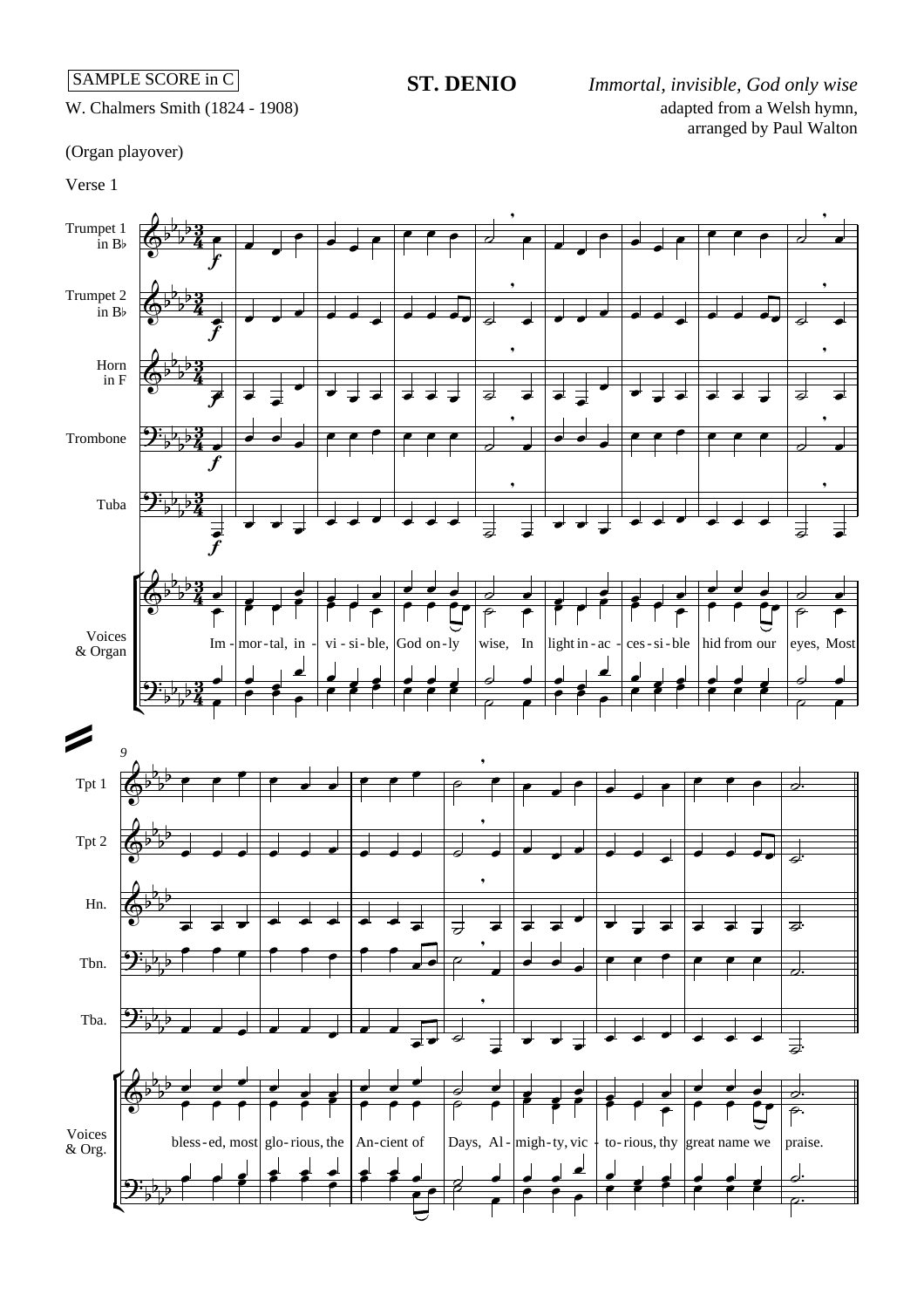## Verse 4